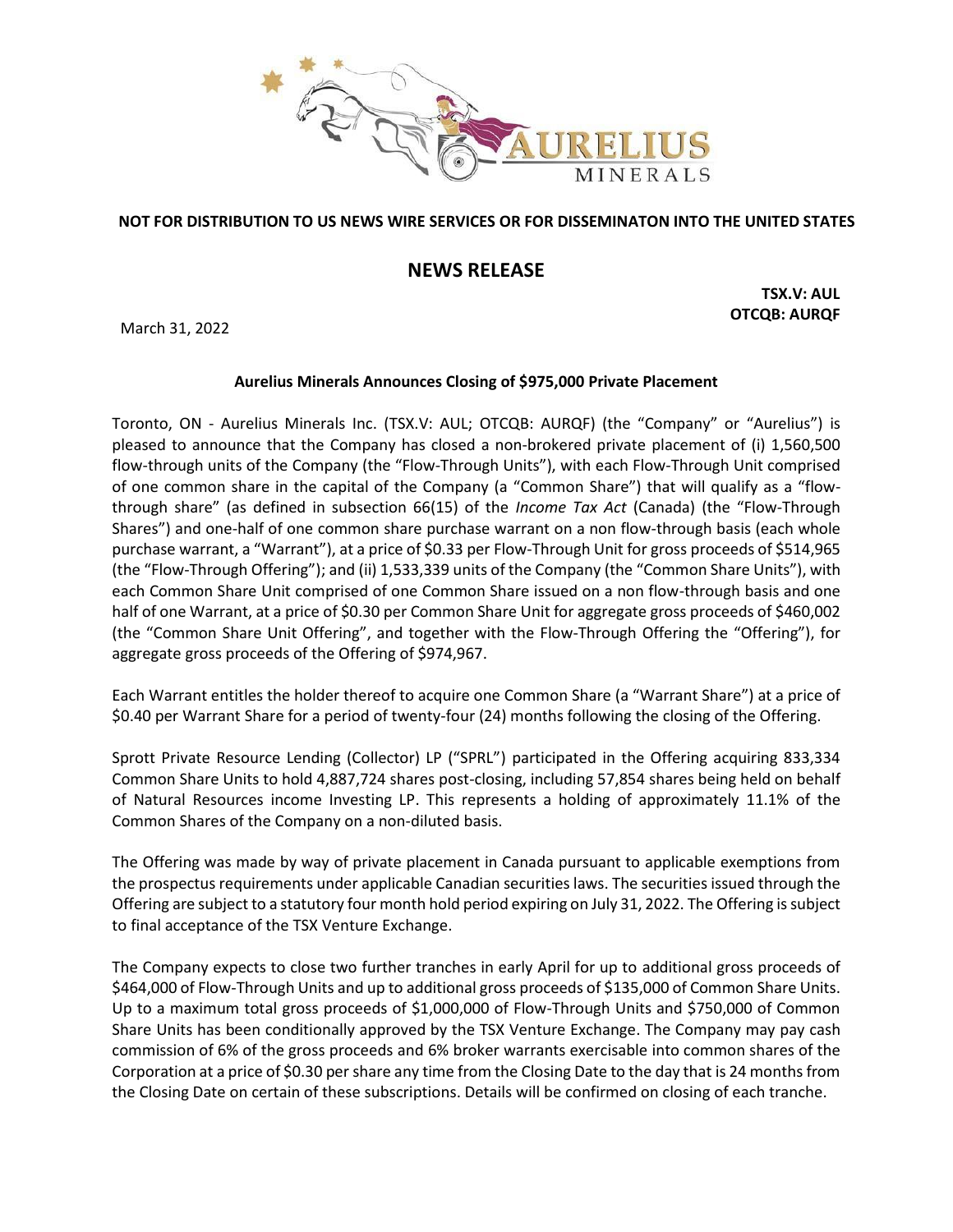"We are pleased to have been able to attract significant investment interest ahead of next month's anticipated resource update," said Mark N.J. Ashcroft, P. Eng., President and CEO of Aurelius. "We now have the necessary funds to begin work on the next phase of our project. In Phase 2 of our drill program, we completed more than 12,000m of drilling and expect to have that data incorporated into our updated mineral resource estimate within the next few weeks. We would like to thank our existing shareholders for their further investment and also to welcome our new shareholders."

*This news release does not constitute an offer to sell or a solicitation of an offer to buy any of the securities in the United States. The securities have not been and will not be registered under the United States Securities Act of 1933 as amended (the "1933 Act"), or any state securities laws and may not be offered or sold within the United States or to, or for the account or benefit of U.S. persons (as defined in Regulation S under the 1933 Act) absent such registration or an applicable exemption from such registration requirements.*

### Use of Proceeds

The net proceeds from the Common Share Unit Offering will be used by the Company for corporate and general working capital purposes, and an amount equal to the gross proceeds from the issuance of Flow-Through Shares comprising the Flow-Through Units under the Flow-Through Offering will be used to incur or be deemed to incur eligible "Canadian exploration expenses" as defined under the *Income Tax Act* (Canada) related to the Aureus Gold projects located in Nova Scotia, on or before December 31, 2023. The Company will renounce to the purchasers of the Flow-Through Units such Canadian exploration expenses with an effective date of not later than December 31, 2022.

### **About Aurelius**

Aurelius is a well-positioned gold exploration company focused on advancing its Aureus Gold Properties, including Aureus East and West, the Tangier Gold Project and the Forest Hill Gold Project located in Nova Scotia and described in detail in the Company's press release of November 18, 2019.

Aurelius is also focused on advancing two district-scale gold projects in the Abitibi Greenstone Belt in Ontario, Canada, one of the world's most prolific mining districts; the 968-hectare Mikwam Property, in the Burntbush area on the Casa Berardi trend and the 12,425-hectare Lipton Property, on the Lower Detour Trend.

The Company has a management team with experience in all facets of the mineral exploration and mining industry who will be considering additional acquisitions of advanced staged opportunities in Nova Scotia, the Abitibi and other proven mining districts.

# On Behalf of the Board **AURELIUS MINERALS INC.**

*For further information please contact:*

**Aurelius Minerals Inc.** Mark N.J. Ashcroft, P.Eng., President and CEO info@aureliusminerals.com Tel.: (416) 304-9095 www.aureliusminerals.com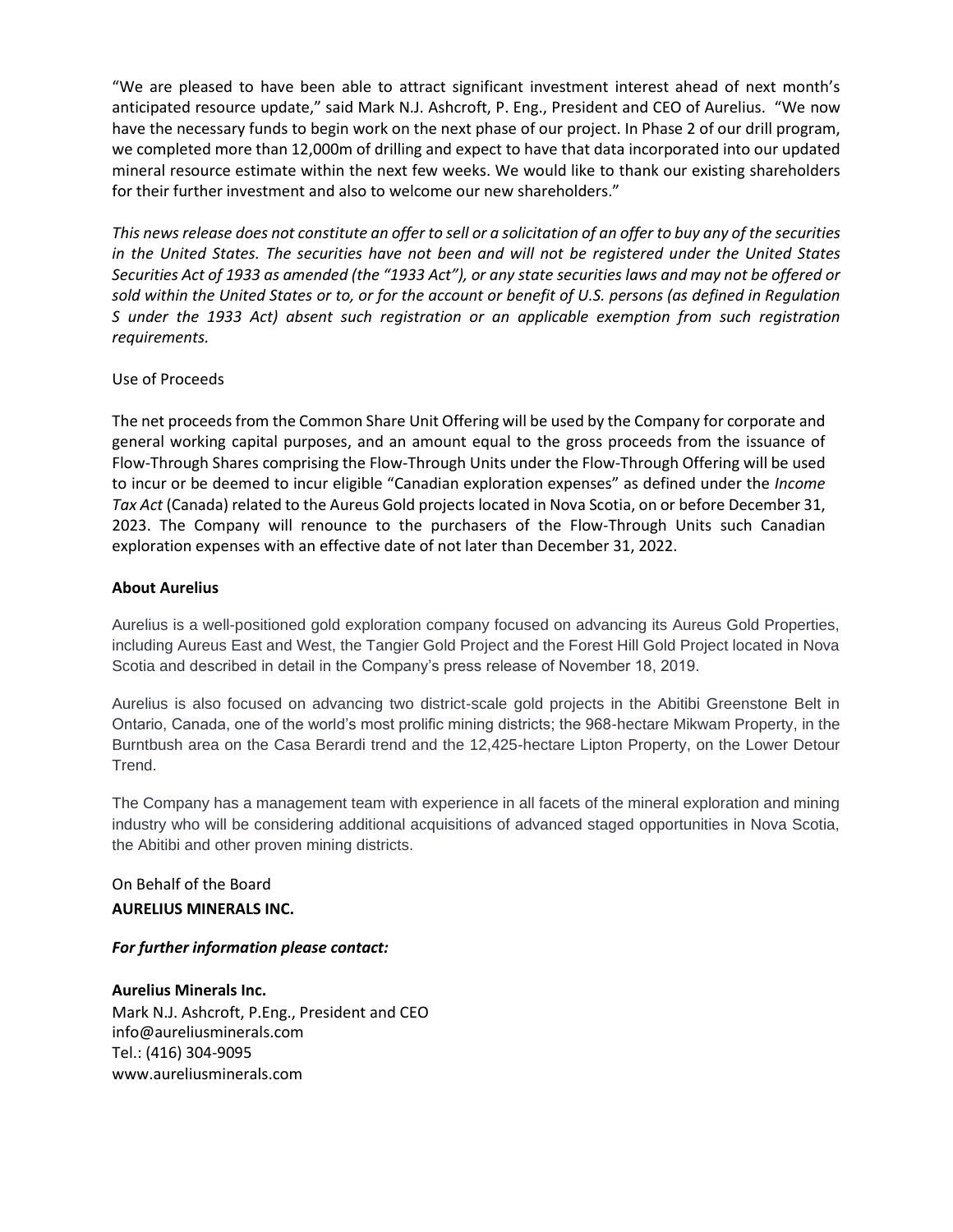*Neither TSX Venture Exchange nor its Regulation Services Provider (as that term is defined in the policies of the TSX Venture Exchange) accepts responsibility for the adequacy or accuracy of this release.*

#### **Cautionary Note Regarding Forward-Looking Information**

*This news release contains "forward-looking information" under the provisions of applicable Canadian securities legislation, concerning the business, operations and financial performance and condition of Aurelius. All statements in this press release, other than statements of historical fact, are "forward-looking information" with respect to Aurelius within the meaning of applicable securities laws, including statements with respect to the anticipated receipt of final approval from the TSX Venture Exchange, the use of proceeds of the Offering, the tax treatment of the Flow-Through Shares, the timing for the Canadian exploration expenses to be renounced in favour of the subscribers, the anticipated closing of further tranches of the Offering, the Company's planned drilling and exploration activities, and the anticipated development of the Aureus Gold Properties. Generally, this forward-looking information can be identified by the use of forward-looking terminology such as "plans", "expects" , "is expected", "budget", "scheduled", "estimates", "forecasts", "intends", "anticipates" , "believes", or variations or comparable language of such words and phrases or statements that certain actions, events or results "may", "could", "would", "should", "might" or "will be taken", "occur" or "be achieved" or the negative connotation thereof. Forward-looking information is necessarily based upon a number of factors and assumptions that, if untrue, could cause the actual results, performances or achievements of Aurelius to be materially different from future results, performances or achievements expressed or implied by such statements. Such statements and information are based on numerous assumptions regarding present and future business strategies and the environment in which Aurelius will operate in the future, including the price of gold, anticipated costs and ability to achieve goals.* 

*Certain important factors that could cause actual results, performances or achievements to differ materially from those in the forward-looking information include, among others, gold price volatility, mining operational and development risks, litigation risks, regulatory restrictions (including environmental*  regulatory restrictions and liability), changes in national and local government legislation, taxation, *controls or regulations and/or change in the administration of laws, policies and practices, expropriation or nationalization of property and political or economic developments in Canada, delays, suspension and technical challenges associated with projects, higher prices for fuel, steel, power, labour and other consumables, currency fluctuations, the speculative nature of gold exploration, the global economic climate, dilution, share price volatility, competition, loss of key employees, additional funding requirements and defective title to mineral claims or property. Although Aurelius believes its expectations are based upon reasonable assumptions and has attempted to identify important factors that could cause actual actions, events or results to differ materially from those described in forward-looking information, there may be other factors that cause actions, events or results not to be as anticipated, estimated or intended. Mineral Resources are not Mineral Reserves and do not have demonstrated economic viability. There is no certainty that all or any part of the Mineral Resources will be converted to Mineral Reserves. Inferred Mineral Resources are based on limited drilling which suggests the greatest uncertainty for a*  resource estimate and that geological continuity is only implied. Additional drilling will be required to verify *geological and mineralization continuity and it is reasonable that most of the Inferred Mineral resources could be upgraded to Indicated Mineral Resources.*

*The Company provides forward-looking information for the purpose of conveying information about current expectations and plans relating to the future and readers are cautioned that such statements may not be appropriate for other purposes. By its nature, this information is subject to known and unknown risks, uncertainties and other important factors that may cause the actual results, level of activity,*